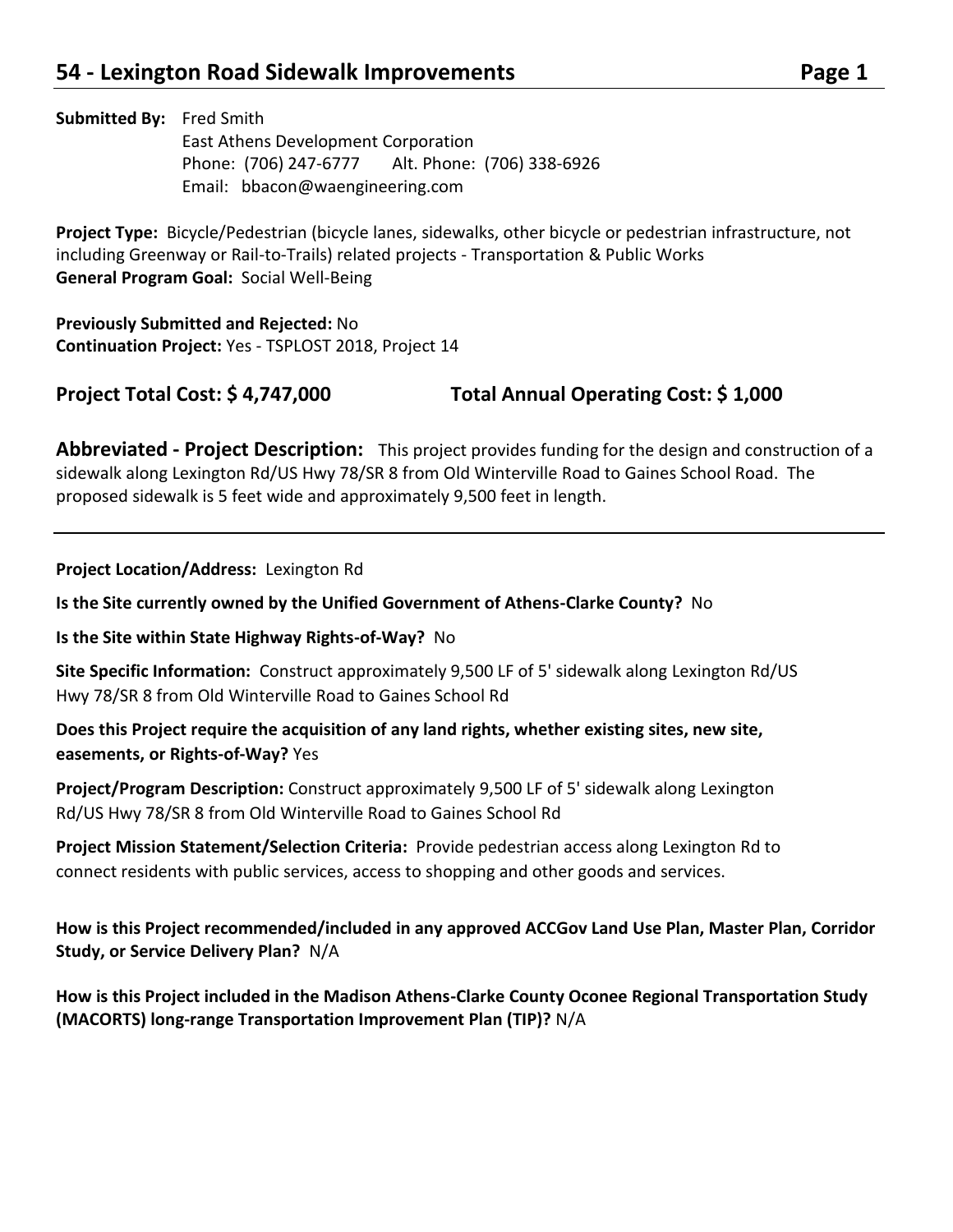## **PROJECT JUSTIFICATION**

#### **How will the Project meet one or more of the Selection Criteria?**

**Promotes the Goal of improving Equitability of capital improvements throughout the Community:**  The proposed improvements creates pedestrian access to goods and services, public facilities, work and other community resources along the Lexington Road corridor there by promoting economic opportunities and equity to lower income residents along the Lexington Rd corridor.

**Protects the community's existing Transportation Infrastructure Investments:** These projects improve the condition of existing infrastructure, encourages alternative modes of transportation and there by protects the community's existing infrastructure investments.

**Promotes the Upgrade and Continued Use of Alternative Transportation Facilities:** These projects directly promote pedestrian and transit modes of transportation by providing safe access to sidewalks and interconnectivity between community centers and residents.

**Promotes increased access to existing public facilities:** These projects directly promote pedestrian access to existing public facilities, including but not limited to access to Diversion Center, Police Department, Sheriff's Office, Jail, and Tax Assessor's Office in addition to access to public shopping areas, goods and services, work opportunities and other public facilities.

**Promotes increased usage of the Transit System, including improving Pedestrian access to Transit Facilities:** These projects directly promote increased usage of the Transit System by including direct and safe pedestrian access to existing transit facilities.

**Increases capital for Transit Services or expands the Transit System:** These projects directly promote increased usage of the Transit System by including direct and safe pedestrian access to existing transit facilities.

**Maintains or Improves Air Quality:** These projects promote increased pedestrian and transit modes of transportation, thereby reducing vehicular traffic.

**Reduces vehicle miles traveled and traffic congestion:** These projects promote increased pedestrian and transit modes of transportation, thereby reducing vehicular traffic.

**Reduces time spent traveling in vehicles:** These projects promote increased pedestrian and transit modes of transportation, thereby reducing vehicular traffic.

**Continues TSPLOST 2018 Corridor Improvements or transportation related safety improvements:**  This project continues the initiatives outlined by the Lexington Road Corridor TSPLOST project.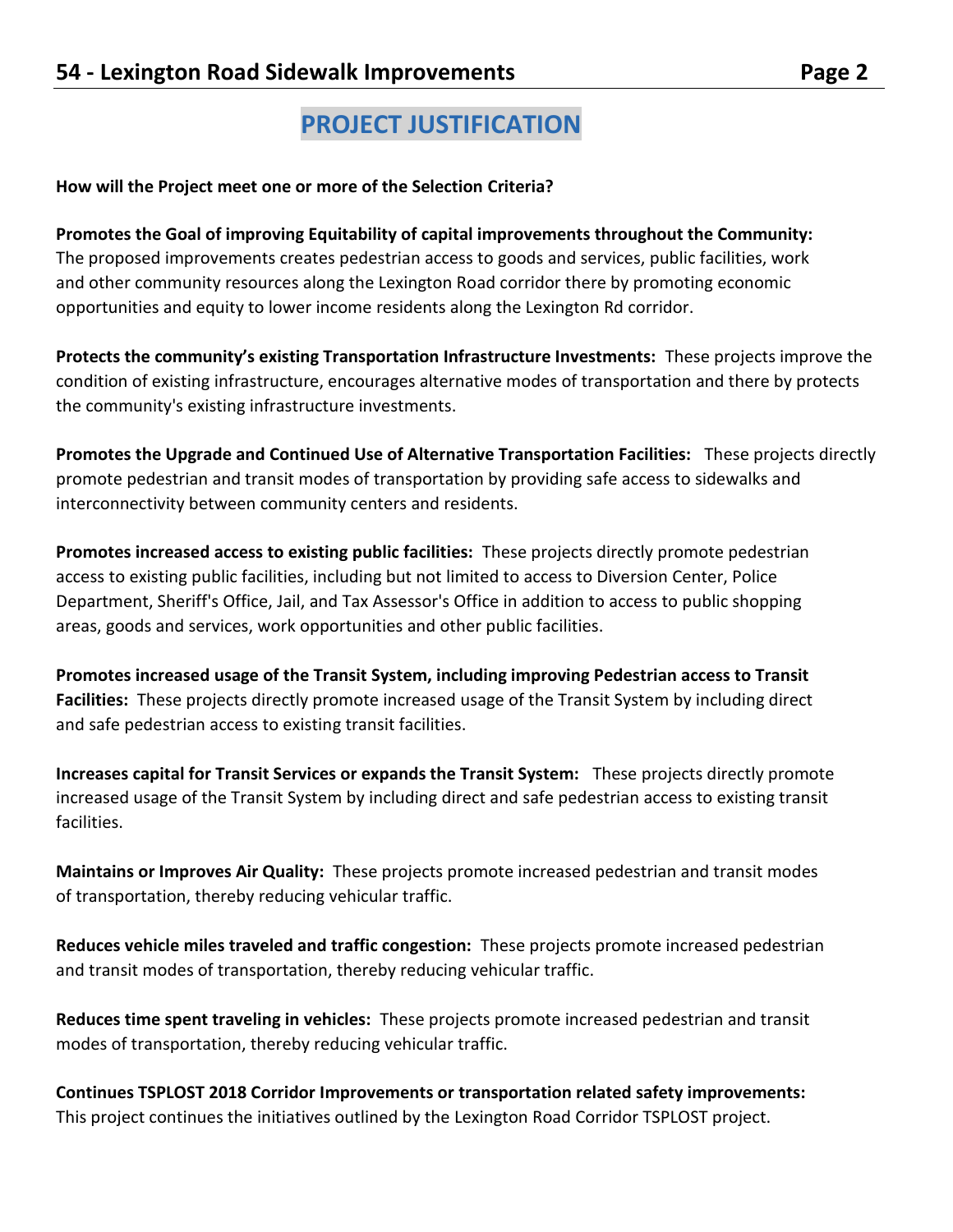**Promotes Health and Safety:** These projects promote pedestrian modes of transportation and improve both pedestrian and vehicular access along the corridor.

**Continues Sidewalk & Multi-Use Trail construction:** These projects promote safer interconnectivity between existing sections of sidewalks, that are otherwise disconnected due to a lack of safe pedestrian crossings at the intersections and throughout the corridor.

# **Triple Bottom Line Impacts**

**Positive Benefits for the Economic Prosperity of Athens-Clarke County:** These projects provide improved and safer access to educational, recreational, and health services for an underserved area of the community there by promoting improved economic opportunities for the citizens served by these improvements.

**Detrimental Impacts to the Economic Prosperity of Athens-Clarke County:** None

**Positive Benefits for the Social Well-Being of our Residents and visitors:** These projects provide improved and safer access to educational, recreational, and health services for an underserved area of the community there by promoting improved economic opportunities for the citizens served by these improvements.

**Detrimental Impacts for the Social Well-Being of our Residents and visitors:** None

**Positive Impacts on the Environment:** NA

**Detrimental Impacts on the Environment:** None

**Positive/Negative Impacts on ACCGov Departments, Agencies, or other Organizations, if not covered in one of the above questions:** Positive Impact - The proposed sidewalk improvements will provide pedestrian access to A-CC Landscape Mgmt, Diversion Center, Traffic Engineering, Sheriff's Office, Police Dept, and the Tax Assessors.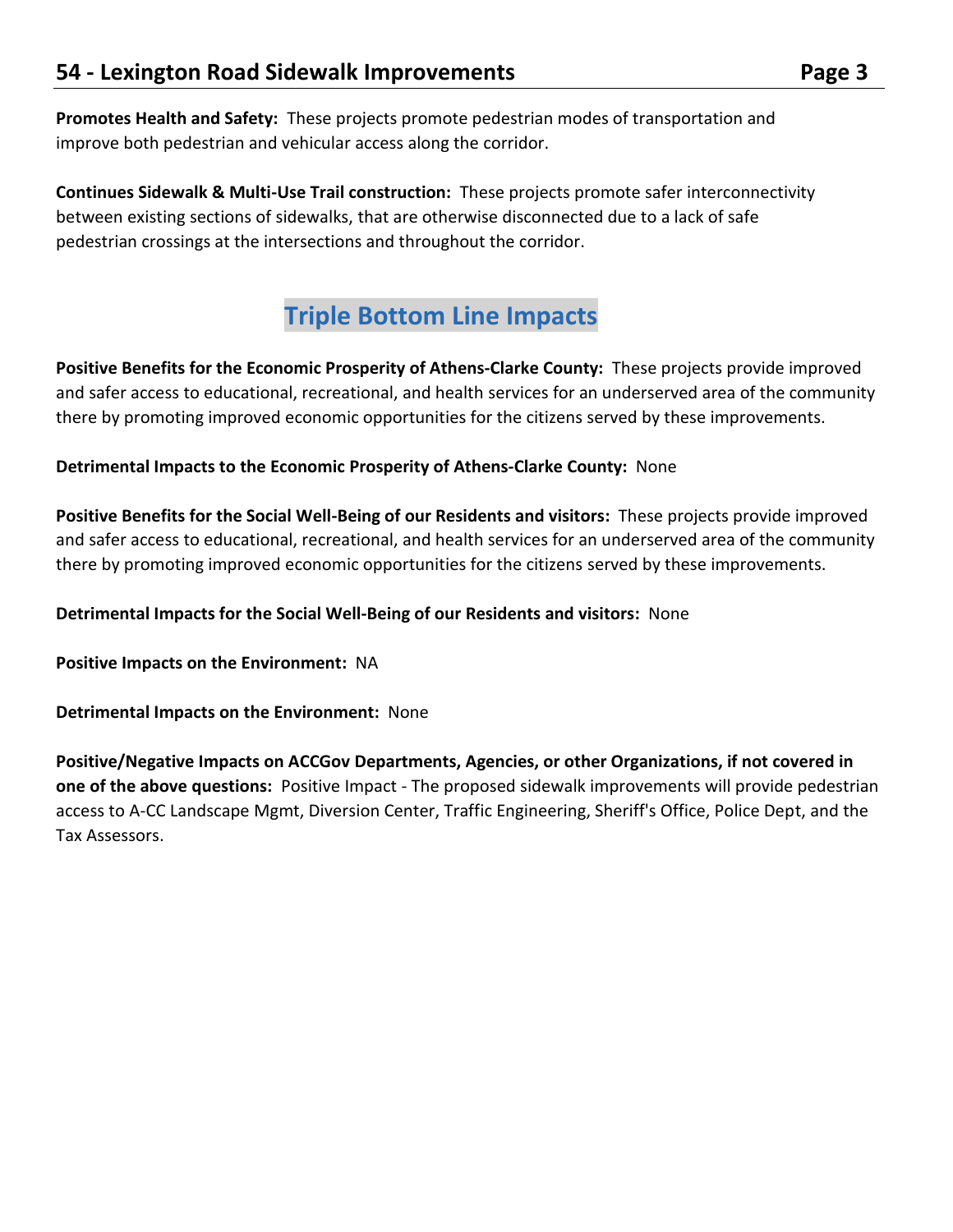# **Project Costs**

### **Detailed project capital budget costs (to be funded from TSPLOST 2023 only):**

| <b>Project Costs (round to thousand)</b>                                                                                                                       | <b>Amount</b>   |
|----------------------------------------------------------------------------------------------------------------------------------------------------------------|-----------------|
| Land Acquisition / ROW / Easement:<br>1.                                                                                                                       | \$<br>200,000   |
| 2.<br>Design Fees: (Min.12% of New Const.; 14% of reno,; 16% for LEED proj.)                                                                                   | \$<br>360,000   |
| 3.<br>Miscellaneous Fees: (Min.<br>Minimum of 3% of Construction Costs - used for permitting, etc. Utilize<br>minimum of 10% if land acquisition if necessary. | \$<br>90,000    |
| Construction:<br>4.                                                                                                                                            | \$<br>3,000,000 |
| Construction Contingency: (10% of the Construction line item)<br>5.                                                                                            | \$<br>300,000   |
| Acquisition of Capital Equipment<br>6.                                                                                                                         | \$              |
| 7.<br>Testing:                                                                                                                                                 | \$<br>90,000    |
| Project Management: (4% of the total budget line items above)<br>8.                                                                                            | \$<br>162,000   |
| 9.<br>Project Contingency: (10% of the total budget line items above)                                                                                          | \$<br>421,000   |
| 10. Public Art: Calculated at 1% of the Construction line item.                                                                                                | \$<br>30,000    |
| 11. Other 1:                                                                                                                                                   | \$              |
| 12. Other 2:                                                                                                                                                   | \$              |
| <b>Project Subtotal:</b>                                                                                                                                       | \$<br>4,653,000 |
| 14. Program Management (2% of Project Subtotal):                                                                                                               | \$<br>94,000    |
| <b>TSPLOST 2023 Project Total:</b>                                                                                                                             | \$<br>4,747,000 |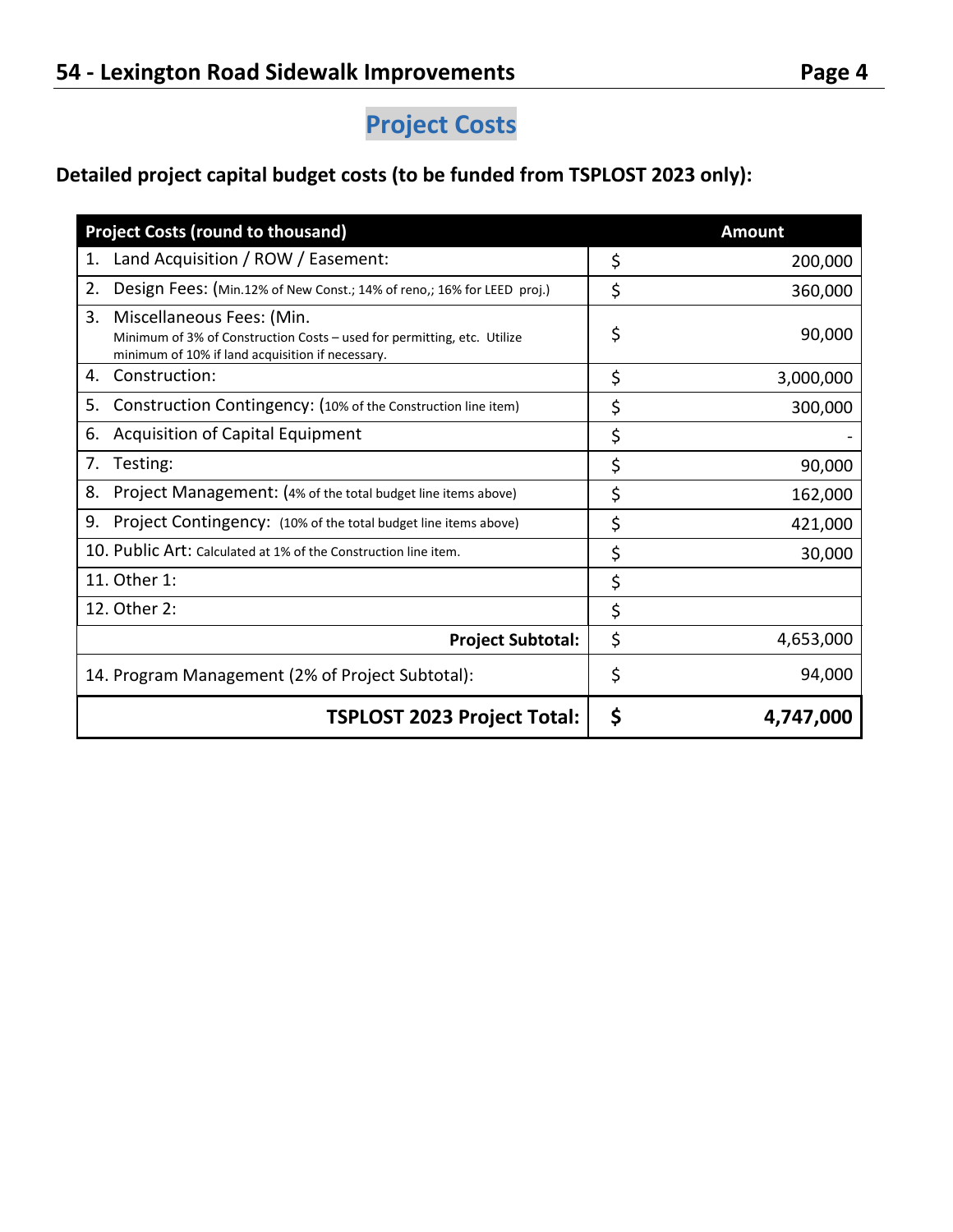# **Operating Cost**

### **Total Annual Net Operating Costs when Project is complete:**

*Only identify additional or net operating costs to be paid by ACCGov as a result of this Project. Identify the additional or net costs needed, above ACCGov's current operating budget, to operate the requested project; as well as any additional Project related revenues that would be generated. Provide budget costs for each identified category below.* 

| <b>Operating Costs (round to thousand)</b>   | <b>Estimated Impact for Annual</b><br><b>Operating Expenditures</b> |
|----------------------------------------------|---------------------------------------------------------------------|
| <b>TOTAL PROJECTED REVENUES FROM PROJECT</b> |                                                                     |
|                                              |                                                                     |
| <b>PROJECTED EXPENDITURES</b>                |                                                                     |
| 1. Personnel Costs: from Appendix A          |                                                                     |
| 2. Annual Utilities:                         |                                                                     |
| <b>Natural Gas:</b><br>$\bullet$             |                                                                     |
| Electrical:<br>$\bullet$                     |                                                                     |
| Water:                                       |                                                                     |
| Sewer:<br>$\bullet$                          |                                                                     |
| Phone:<br>$\bullet$                          |                                                                     |
| Solid Waste Collection:<br>$\bullet$         |                                                                     |
| Other:<br>$\bullet$                          |                                                                     |
| 3. Operating Supplies:                       |                                                                     |
| 4. Equipment Maintenance:                    |                                                                     |
| 5. Facility Maintenance:                     |                                                                     |
| 6. Other: Public art maintenance (minimum)   | 1,000                                                               |
| 7. Other:                                    |                                                                     |
| 8. Other:                                    |                                                                     |
| <b>TOTAL EXPENDITURES</b>                    |                                                                     |
| <b>NET OPERATING COSTS OF PROJECT:</b>       | \$1,000                                                             |

**Project Financing**

**Is the proposed Project to receive funding from source(s) other than TSPLOST 2023?** No